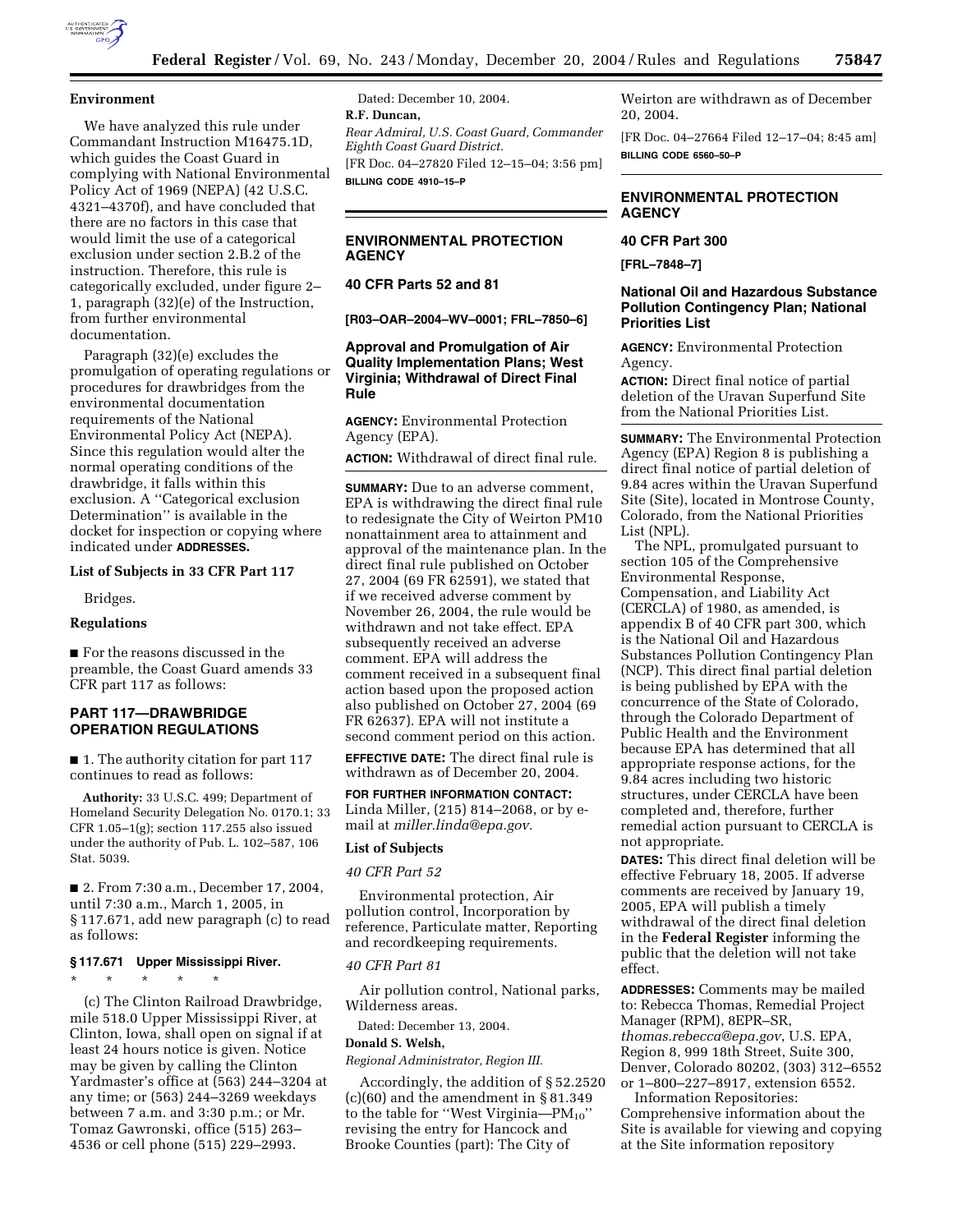located at: U.S. EPA Region 8 Records Center, 999 18th Street, Suite 300, Denver, Colorado 80202, (303) 312– 6473.

### **FOR FURTHER INFORMATION CONTACT:**

Rebecca Thomas, Remedial Project Manager, 8EPR–SR,

*thomas.rebecca@epa.gov*, U.S. EPA, Region 8, 999 18th Street, Suite 300, Denver, Colorado 80202, (303) 312– 6552, or 1–800–toll–free.

# **SUPPLEMENTARY INFORMATION:**

# **Table of Contents:**

- I. Introduction
- II. NPL Deletion Criteria
- III. Deletion Procedures
- IV. Basis for Site Deletion
- V. Deletion Action

## **I. Introduction**

EPA Region 8 is publishing this direct final notice of partial deletion of 9.84 acres within the Uravan Superfund Site from the National Priorities List.

The EPA identifies sites that appear to present a significant risk to public health or the environment and maintains the NPL as the list of those sites. As described in § 300.425(e)(3) of the NCP, sites deleted from the NPL remain eligible for remedial actions if conditions at a deleted site warrant such action.

Because EPA considers this action to be noncontroversial and routine, EPA is taking it without prior publication of a notice of intent to delete. This action will be effective February 18, 2005, unless EPA receives adverse comments by January 19, 2005, on this document. If adverse comments are received within the 30 day public comment period on this document, EPA will publish a timely withdrawal of this direct final partial deletion before the effective date of the deletion and the deletion will not take effect. EPA will, as appropriate, prepare a response to comments and continue with the deletion process on the basis of the notice of intent to delete and the comments already received. There will be no additional opportunity to comment.

Section II of this document explains the criteria for deleting sites from the NPL. Section III discusses procedures that EPA is using for this action. Section IV discusses the Uravan Superfund Site and demonstrates how it meets the deletion criteria. Section V discusses EPA's action to delete the Site from the NPL unless adverse comments are received during the public comment period.

## **II. NPL Deletion Criteria**

Section 300.425(e) of the NCP provides that releases may be deleted

from the NPL where no further response is appropriate. In making a determination to delete a Site from the NPL, EPA shall consider, in consultation with the State, whether any of the following criteria have been met:

i. Responsible parties or other persons have implemented all appropriate response actions required;

ii. All appropriate Fund-financed (Hazardous Substance Superfund Response Trust Fund) response under CERCLA has been implemented, and no further response action by responsible parties is appropriate; or

iii. The remedial investigation has shown that the release poses no significant threat to public health or the environment and, therefore, the taking of remedial measures is not appropriate.

Even if a site is deleted from the NPL, where hazardous substances, pollutants, or contaminants remain at the deleted site above levels that allow for unlimited use and unrestricted exposure, CERCLA section 121(c), 42 U.S.C. 9621(c) requires that a subsequent review of the site be conducted at least every five years after the initiation of the remedial action at the deleted site to ensure that the action remains protective of public health and the environment. If new information becomes available which indicates a need for further action, EPA may initiate remedial actions. Whenever there is a significant release from a site deleted from the NPL, the deleted site may be restored to the NPL without application of the hazard ranking system.

#### **III. Deletion Procedures**

The following procedures apply to deletion of the Site:

(1) The EPA consulted with Colorado on the deletion of the Site from the NPL prior to developing this direct final notice of partial deletion.

(2) Colorado concurred with deletion of the Site from the NPL.

(3) Concurrently with the publication of this direct final notice of partial deletion, a notice of the availability of the parallel notice of intent to partially delete published today in the ''Proposed Rules'' section of the **Federal Register** is being published in a major local newspaper of general circulation at or near the Site and is being distributed to appropriate federal, state, and local government officials and other interested parties; the newspaper notice announces the 30-day public comment period concerning the notice of intent to delete the Site from the NPL.

(4) The EPA placed copies of documents supporting the deletion in the Site information repository identified above.

(5) If adverse comments are received within the 30-day public comment period on this document, EPA will publish a timely notice of withdrawal of this direct final notice of partial deletion before its effective date and will prepare a response to comments and continue with the deletion process on the basis of the notice of intent to partially delete and the comments already received.

Deletion of a site from the NPL does not itself create, alter, or revoke any individual's rights or obligations. Deletion of a site from the NPL does not in any way alter EPA's right to take enforcement actions, as appropriate. The NPL is designed primarily for informational purposes and to assist EPA management. Section 300.425(e)(3) of the NCP states that the deletion of a site from the NPL does not preclude eligibility for future response actions, should future conditions warrant such actions.

### **IV. Basis for Site Deletion**

The following information provides EPA's rationale for partially deleting the Site from the NPL:

#### *Site Location*

The Uravan site is located in western Colorado in the western portion of Montrose County on Highway 141 approximately 13 miles northwest of the Town of Nucla. The town of Uravan was demolished during remedial activities at the site and, except for two historical structures, no longer exists. The site is located adjacent to the San Miguel River which drains into the Colorado River.

This partial deletion pertains to 9.84 acres containing two historic structures remaining on the Site, the Boarding House and the Community Center.

### *Site History*

The Boarding House is located in the former town area of Uravan at the intersection between County Roads Y– 11 and EE–22, just east of the former Uravan Mill site. The structure was built circa 1914 to provide meals and housing to employees. In 1971 housing was discontinued, and in 1982 meal service was terminated.

The Community Center is located across County Road EE–22 from the Boarding House. It was built in the mid 1930s from a sugar factory dismantled in Delta, Colorado. The building served as a multipurpose recreation center for company workers, which included a dance hall, movie theatre, church, roller skating rink, performance theatre and shooting range. Recently, the Community Center has been used to store historical artifacts that will be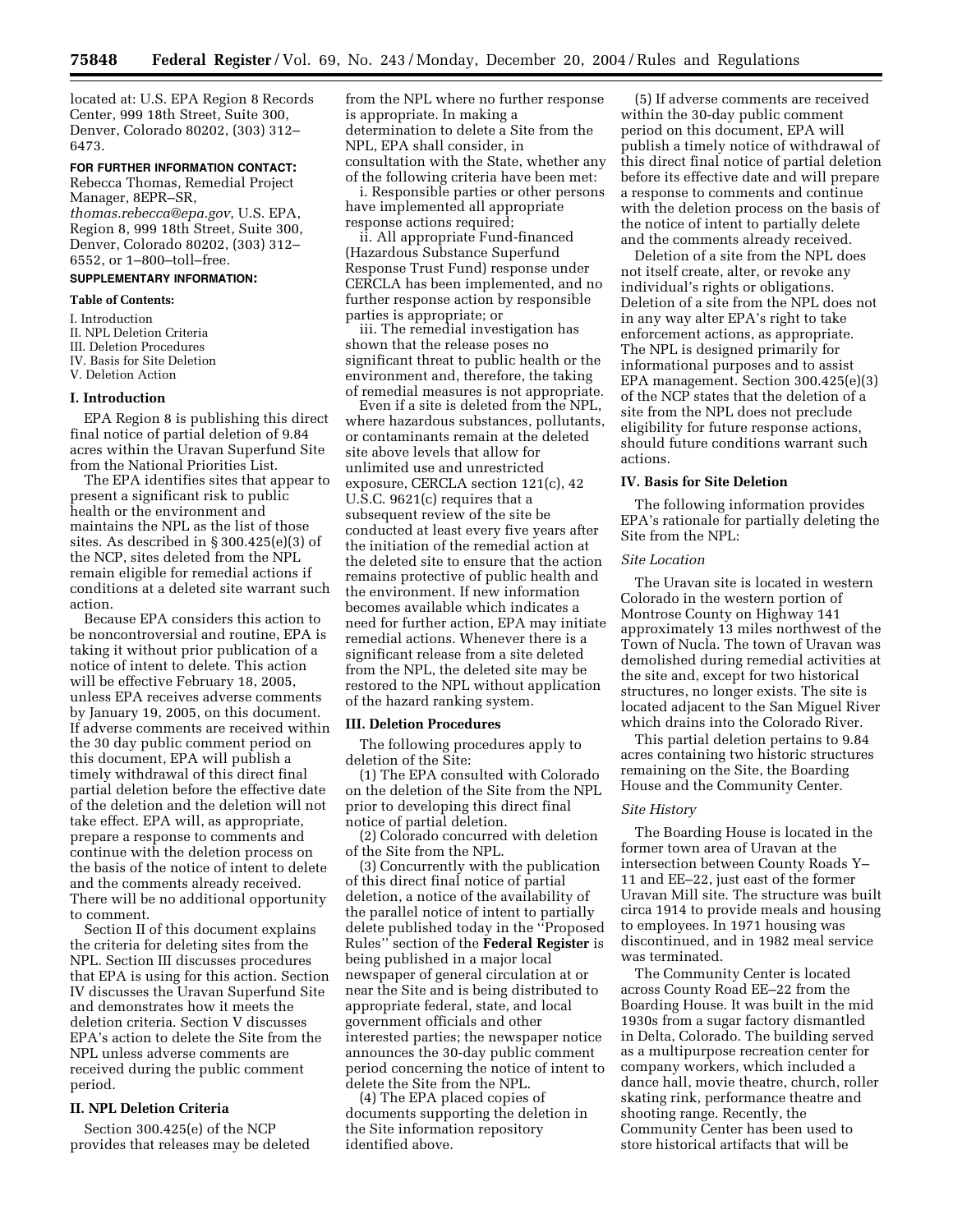displayed after the buildings are deleted from the NPL.

### *Site Investigation*

Investigations in 1994 indicated that radon levels in the Boarding House and the Community Center were below a working level standard of 0.03 which is the alpha radiation in the atmosphere that is considered acceptable for residential structures that are being occupied full time.

A characterization study in 1995 measured both gamma radiation and soil concentrations. This study was completed to determine the feasibility of preserving the buildings and releasing them for unrestricted use. Elevated radium 226 concentrations were identified in the soils beneath and surrounding both buildings.

The Boarding House was sampled for radon in 1996. The results showed that concentrations were below a level of concern. Like the measurements collected in 1994, the survey indicated that the structures were very leaky which prevented accurate measurement of the indoor concentrations.

Elevated radon measurements were obtained from the basement in the Community Center in 1997. Also in 1997, an exploratory excavation along the east end of the Community Center was conducted to determine the depth of contaminated soil and to examine the foundation. After exposing a portion of the foundation, it was determined that the depth of contamination extended six to eight feet below the surface to a point at or slightly below the depth of the concrete footing and stem wall which supported the block walls of the basement.

#### *Remedy Decision*

The buildings contained radioactive contamination and were constructed on soils exceeding cleanup standards. To preserve the structures as an historical resource, and at the same time protect the health of the public, and to comply with applicable laws, the following remediation plan was adopted:

• Removing the most significant contamination from within the structures.

• Removing soils underlying and immediately surrounding the buildings without endangering the stability of the foundations.

• Restoring the buildings to the extent that they will be in stable structural condition.

• Remediating the soils outside the immediate vicinity of the buildings in accordance with the RAP.

• Installing a radon mitigation system in the Community Center.

### *Characterization of Risk*

Radiation risks to members of the general public from residual radioactive materials associated with the two buildings were calculated using data generated during pre- and postremediation site surveys. These surveys included direct gamma exposure rate measurements before and after excavation of contaminated soils around the buildings, surface contamination surveys, and laboratory analysis of soils collected from selected locations outside the buildings. In addition, the radon concentrations in air in several locations inside the buildings were measured and reported separately.

Potential risk was evaluated for three types of individuals:

• A staff person working approximately 800 hours per year,

• A volunteer working approximately 120 hours per year,

• A visitor who visits for approximately 4 hours per year.

Based on the data collected, it was concluded that there is no risk to any

person from the three occupancy scenarios from gamma exposure. In the case of both the Boarding House and the Community Center, gamma exposure levels at the present time are so low that they present no incremental risk above background.

Further, based on the radon exposure data, it was concluded that the radon exposure under any of the occupant scenarios would be acceptable.

#### *Response Actions*

Radiological and non-radiological contaminants were removed from the Community Center and Boarding House starting in 1993. Excavating contaminated material from the exterior perimeter of the Boarding House and Community Center was conducted in 1998. The grading plan prescribed removing contaminated material from the perimeter of the buildings so that excavation would not adversely affect the structural stability of the foundations. The soil directly in contact with the foundations was left undisturbed and fully supported the buildings during the removal of contaminated soil. Material removal continued away from the buildings until the soil cleanup level was achieved. The depth of excavation varied from three feet to approximately 15 feet.

After the contaminated material was removed, geotextile fabric was placed over the soils remaining against the buildings to identify the contact between the undisturbed foundation support soils and the uncontaminated backfill soils.

Restoration of the exterior of the Boarding House was completed in 2000. The porch, east side concrete staircase, and landing slab were removed. Underlying contaminated soils were excavated and the area backfilled. The concrete landing was replaced and the porch and staircase were rebuilt. In general, the remedial activities conducted within and around the Boarding House and Community Center successfully removed and isolated radioactive materials. These actions have mitigated potential radiological hazards and have provided a safe environment for future uses of the structures.

An active radon mitigation system was installed in the Community Center. This system will remove radon gas from the soils beneath the basement and vent it outside by small fans. This system is designed to be operational 24 hours per day, seven days per week and has a built-in alarm system should the fans stop working.

#### *Cleanup Standards*

The cleanup standard for the historic structures is 0.03 working levels. A working level is the concentration of alpha radiation in the atmosphere that is considered acceptable for residential structures that are being occupied full time.

#### *Operation and Maintenance*

Institutional controls, in the form of an environmental covenant granted to the Colorado Department of Public Health and Environment (CDPHE), will prevent activities that might cause contact with radioactive materials on both the exterior and interior of the historic structures. The environmental covenant also requires an annual inspection of the radon mitigation system.

#### *Five Year Review*

Since waste has been left in place at concentrations that do not allow for unrestricted and unlimited use, the Environmental Protection Agency will continue to conduct Five Year Reviews of the Site. The next Five Year Review is scheduled for completion in 2005.

#### *Community Involvement*

Public participation activities have been satisfied as required in CERCLA section 113(k), 42 U.S.C. 9613(k), and CERCLA section 117, 42 U.S.C. 9617. Documents in the deletion docket which EPA relied on for recommendation of the deletion from the NPL are available to the public in the information repository.